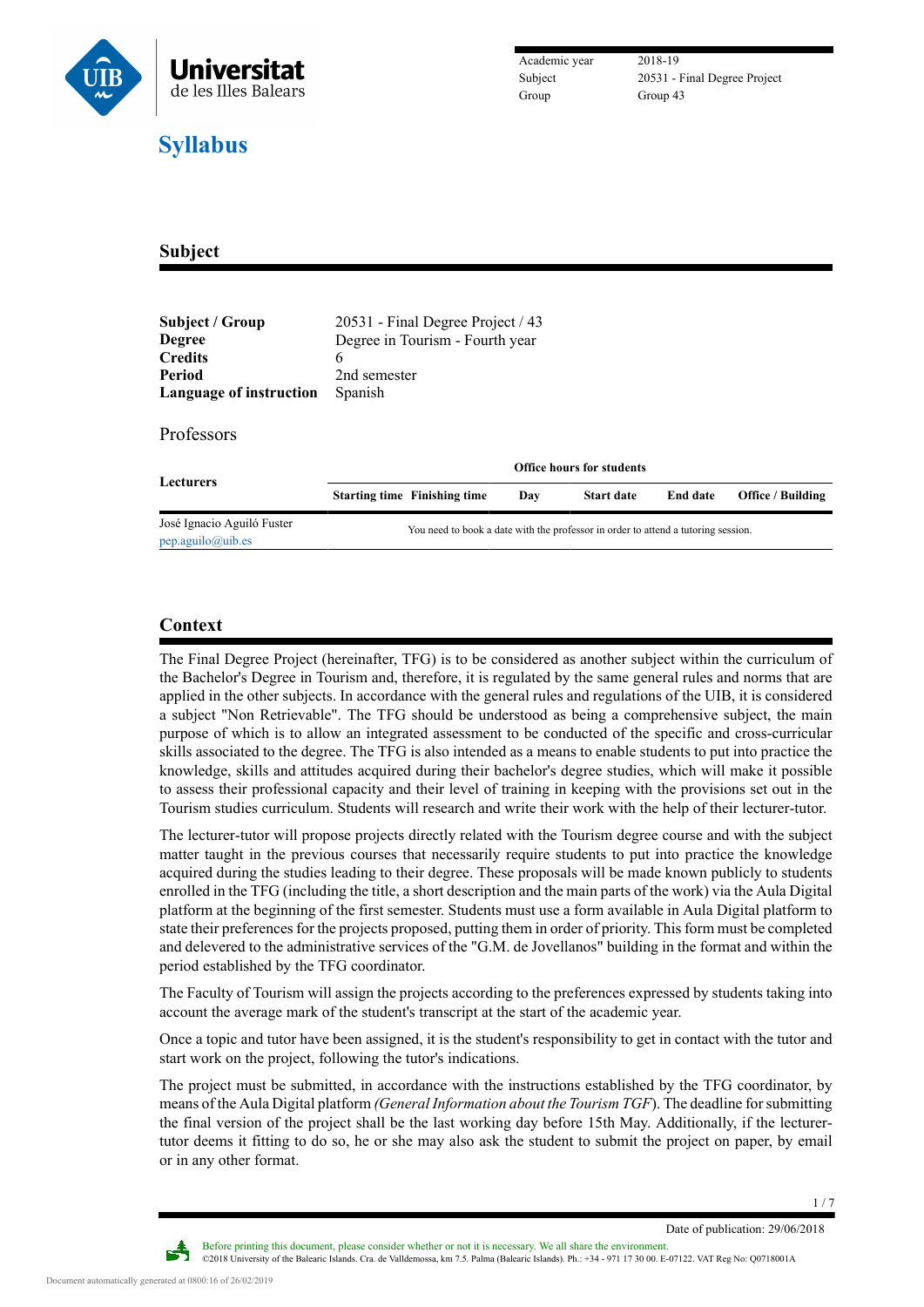

Academic year 2018-19 Group 43

Subject 20531 - Final Degree Project

### In the event that the student does not submit the TFG the academic year they first enrolled in the subject, they can continue with the same topic and tutor the following year, provided that the tutor agrees. In this case, the student must pay the academic supervision only to continue being enrolled in the course. Tuition for academic supervision will be formalized during the regular registration period.

The student can apply for early assessment, according to the rules stated in the academic Regulation. They must make a formal request in the administrative services of the Faculty of Tourism during November. This implies that the TFG will be evaluated in February, with no chance of being assessed in June.

## **Requirements**

The registration/enrollment in this subject is only possible in the regular registration period (September).

#### Essential

Only students who meet the following two requirements will be able to enrol in the TFG:

They must have passed 60 credits out of all the subjects considered to be basic training subjects.

They must have passed, or be enrolled in (in the current academic year), 126 credits out of all the subjects that are considered compulsory subjects.

## **Skills**

## Specific

- \* Applying concepts, techniques and an understanding of different scientific fields to the resolution of problems (with adequate legislative knowledge), promotion of development, creation of wealth, and improved quality of life (for tourists and residents alike) through public and private sectoral planning, spatial planning, risk prevention, conservation, and policies in the fields of sustainability and equality, with quality of life and tourism experiences as key factors at all times. (CE-10) .
- \* Demonstrating a command of a wide range of analytical and observational strategies, developed through habitual research methods used in different scientific fields during his/her academic training and consolidated in the workplace. (CE-11) .
- \* Applying knowledge, methods and techniques in the workplace that have been acquired during his/her undergraduate training and developing them with a high degree of responsibility, ethical commitment and capacity for integration in multidisciplinary teams. (CE-12) .

#### Generic

\* Knowing how to apply technical and methodological knowledge to his/her work and doing so in a professional manner, integrating the different tourism-related subject areas that he/she has studied. Possessing the necessary skills and demonstrating them by putting forward and defending arguments and solving problems in relevant subject areas. (CG-2) .

Date of publication: 29/06/2018

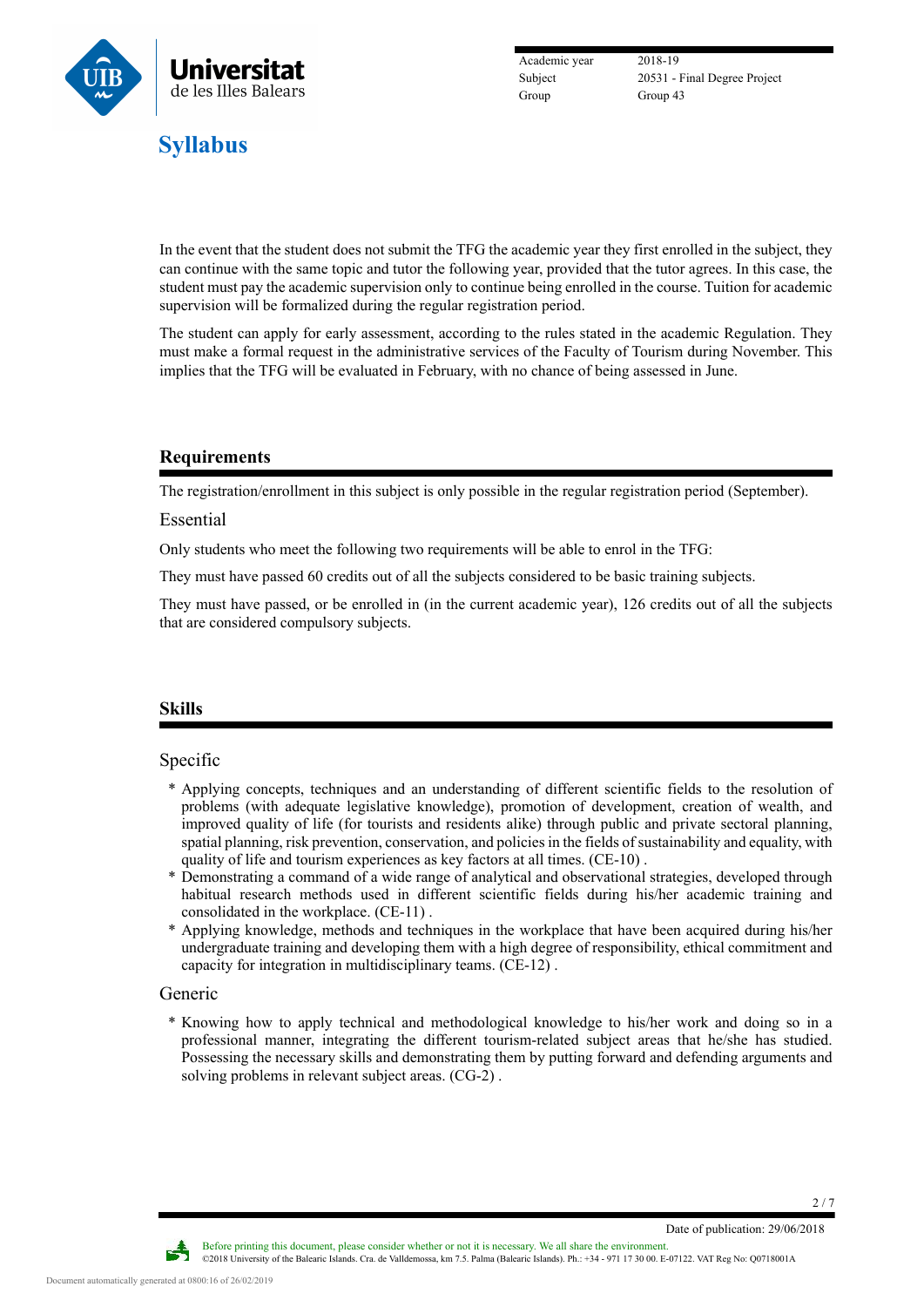

Academic year 2018-19 Group Group 43

Subject 20531 - Final Degree Project

## Basic

\* You may consult the basic competencies students will have to achieve by the end of the degree at the following address: <http://www.uib.eu/study/grau/Basic-Competences-In-Bachelors-Degree-Studies/>

## **Content**

The TFG must be an original, previously unpublished piece of work produced individually by the student. If it is shown that any part of the TFG has been plagiarised and/or produced by someone other than the student, the lecturer-tutor will automatically fail the student on the TFG. As in any other subject, the regulations regarding fraud will be applied in the assessment carried out by the Faculty of Tourism.

Once the project and the corresponding tutor have been assigned, the student commits him or herself to carrying out the TFG they have been assigned by signing a teaching contract, which will also be signed by the tutor. If both the tutor and the student agree to do so, the topic of the TFG initially assigned may be changed.

### Range of topics

Single module. Norms for researching and writing the TFG

The TFG shall have a maximum length of 8000 words. Any work exceeding this limit must have the tutor's express authorisation.

The presentation of the TFG must comply with the following guidelines:

- Type of font: Arial 12
- Paragraph: spacing 0, line spacing single
- Top and bottom margins: 2.5 cm; left and right margins: 3 cm

- Students are recommended to follow the norms established in the APA Style (further information available at http://www.sass.uottawa.ca/writing/kit/reference-apa.pdf)

Failure to follow these guidelines will entail a grade of "Fail".

The recommended structure of the TFG is:

- The standardised UIB title page for TFGs

- Index of contents with page numbers

- Index of tables, graphs and figures with page numbers

- Summary of the work (maximum 200 words): one in the language the project is written in and another in English

- Introduction, where the student must provide a rationale for the choice of topic, its interest and topicality

- Contextualisation and object of the study: definition of the aims that are being pursued, of the problem set out or its possible practical applications

- Description of the methodology employed
- Results of the study
- Conclusions

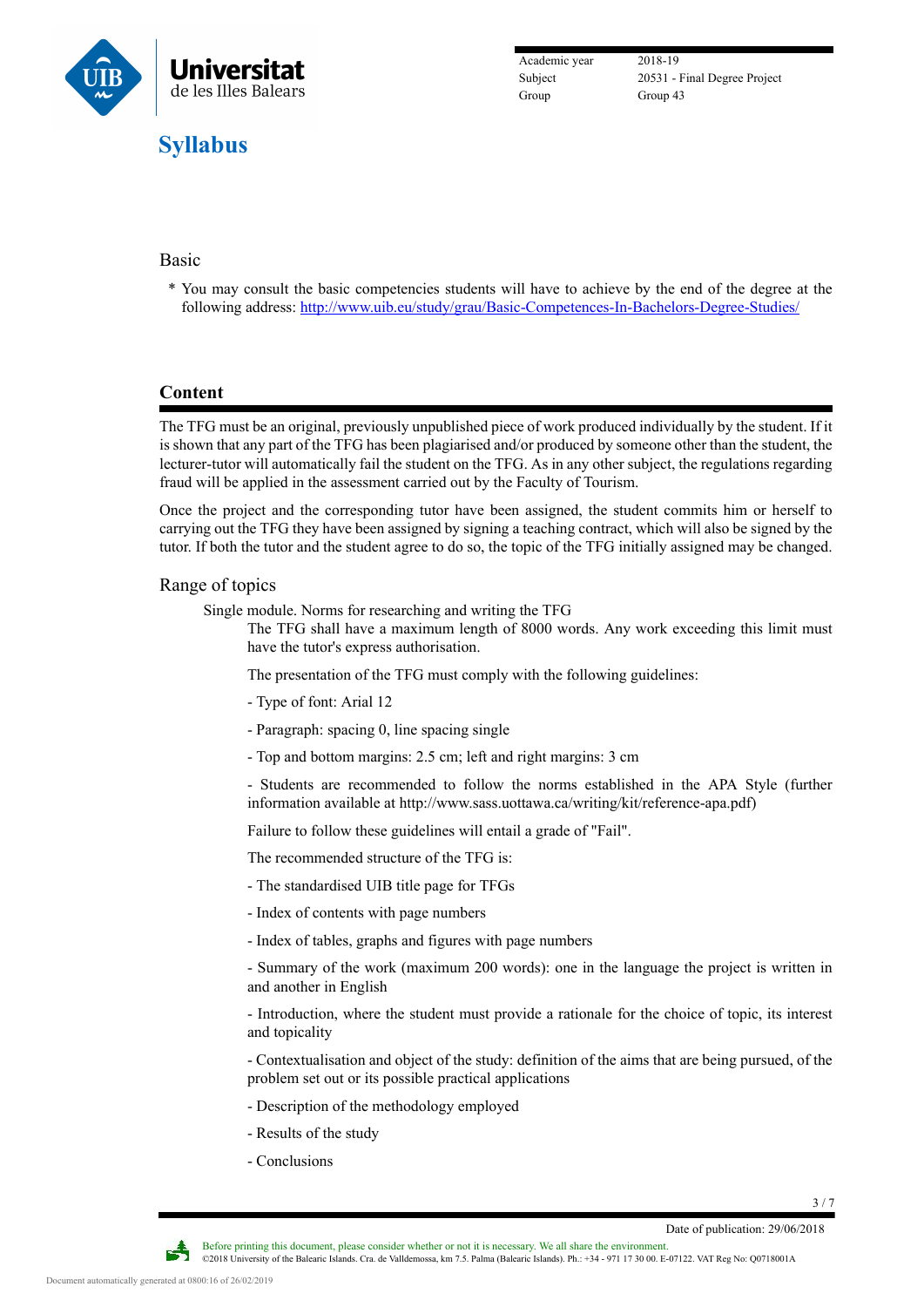

Academic year 2018-19 Group 43

Subject 20531 - Final Degree Project

- References
- Annexes, if included

The TFG can be written in any of the languages used in the Bachelor's Degree in Tourism (Catalan, Spanish, English, German, French), provided that the lecturer-tutor agrees. Students who wish to follow the international track must write their TFG in English.

## **Teaching methodology**

The methodology used will consist in tutorials (either face-to-face or electronic). The lecturer will provide students with the information, resources and indications he or she considers appropriate so that they can work autonomously to conclude their project in a satisfactory manner and thus accomplish the aims set initially. The lecturer-tutor will be at hand throughout the process of researching and writing the assignment, and will also arrange periodic meetings with students during office hours in order to evaluate the progress being made on their projects. Additionally, compulsory activities (which will not be given a grade), such as attending training sessions, may also be proposed in order to pass the subject.

With the aim of favouring the student's autonomy and personal work, the subject uses the Aula Digital platform which is aimed at promoting flexible distance learning and incorporates the use of telematics in university teaching.

Students will be entitled to a review of a draft of their work if it is submitted to the tutor allowing sufficient time for it to be reviewed and, if necessary, corrected (deadline for draft delivery: 15th April )

#### Workload

At the beginning of the semester, the course schedule will be available to students through the UIBdigital platform. This schedule will include the deadline for delivery of the work and the dates of the informative and training sessions. In any case, the deadline for delivery of the definitive version of the work will be the last business day before 15th of May .

Likewise, the professor will inform the students if the work plan of the subject will be done through the schedule or through another way, including the Aula Digital platform.Those students who opt for the public presentation of the work, will do so at the date and time established in the exam schedules of the second semester.

| <b>Modality</b>       | <b>Name</b>         | Typ. Grp.         | <b>Description</b>                                                                                                                                                                                                                                                                                                                                                                                                                                                                                                                                                                      | Hours |
|-----------------------|---------------------|-------------------|-----------------------------------------------------------------------------------------------------------------------------------------------------------------------------------------------------------------------------------------------------------------------------------------------------------------------------------------------------------------------------------------------------------------------------------------------------------------------------------------------------------------------------------------------------------------------------------------|-------|
| <b>ECTS</b> tutorials | Work with the tutor | Small group $(P)$ | Periodic tutorials will be held. The student must attend the<br>ECTS tutorials set by the tutor and which are considered<br>indispensable in order to produce the TFG correctly. On<br>the one hand, the lecturer-tutor will provide the student<br>with the information, resources and indications he or she<br>needs to guide them towards the satisfactory completion of<br>the TFG. On the other hand, the student will show the<br>tutor how the assignment is progressing and will discuss any<br>possible doubts that may have arisen while carrying out the<br>autonomous work. | 3     |

In-class work activities (0.16 credits, 4 hours)



Date of publication: 29/06/2018

Before printing this document, please consider whether or not it is necessary. We all share the environment. ©2018 University of the Balearic Islands. Cra. de Valldemossa, km 7.5. Palma (Balearic Islands). Ph.: +34 - 971 17 30 00. E-07122. VAT Reg No: Q0718001A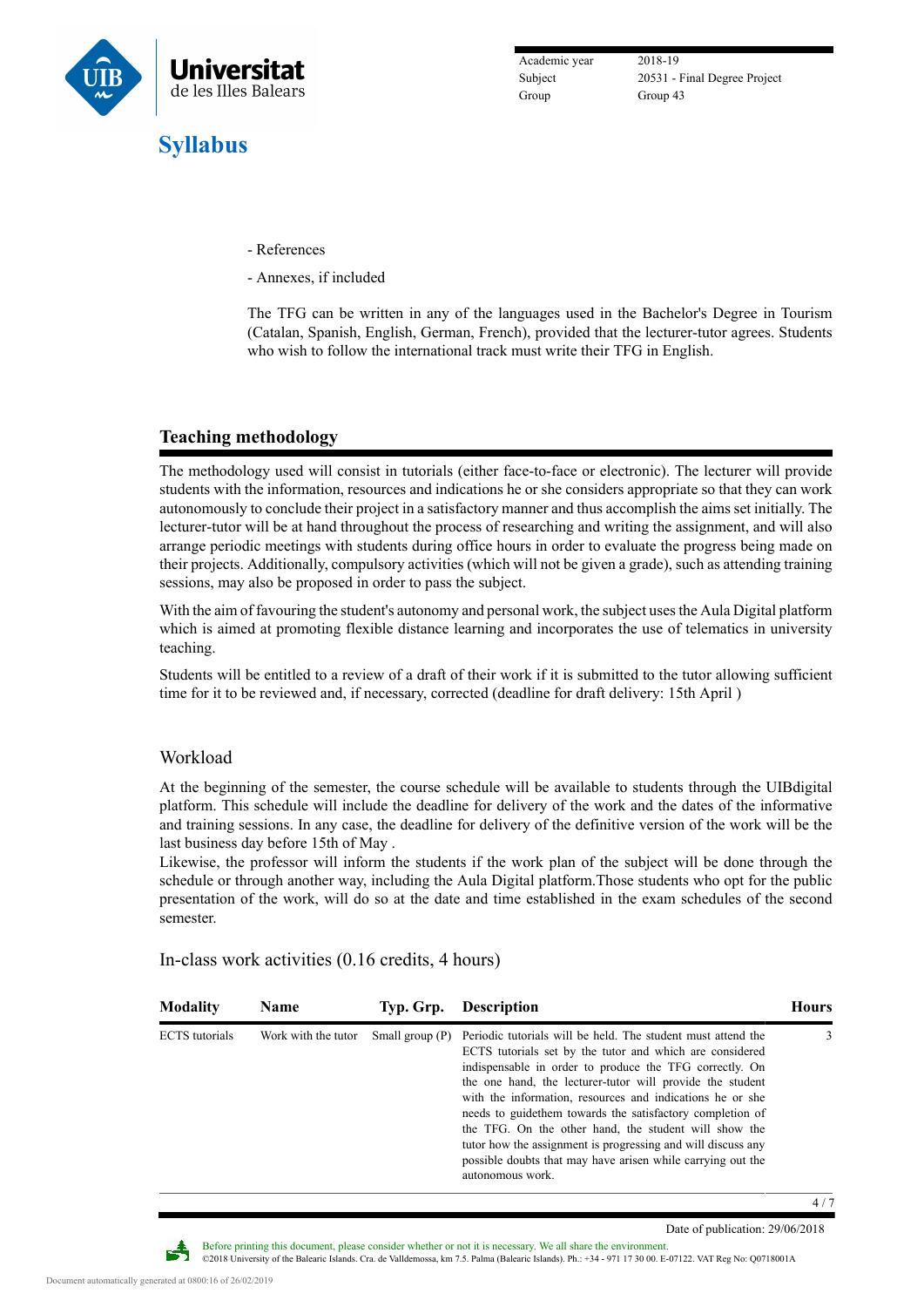

Academic year 2018-19 Group Group 43

Subject 20531 - Final Degree Project

| <b>Modality</b> | <b>Name</b>                                           | Typ. Grp. Description                                                                                                                                        | <b>Hours</b> |
|-----------------|-------------------------------------------------------|--------------------------------------------------------------------------------------------------------------------------------------------------------------|--------------|
| Assessment      | Public presentation<br>of the final degree<br>project | Small group (P) Once the content of the work has been assessed, and if<br>the lecturer-tutor considers it fitting and gives his or her<br>authorisation, the |              |
|                 |                                                       | student can choose to defend his or her work before a<br>committee.                                                                                          |              |

At the beginning of the semester a schedule of the subject will be made available to students through the UIBdigital platform. The schedule shall at least include the dates when the continuing assessment tests will be conducted and the hand-in dates for the assignments. In addition, the lecturer shall inform students as to whether the subject work plan will be carried out through the schedule or through another way included in the Aula Digital platform.

## Distance education tasks (5.84 credits, 146 hours)

| <b>Modality</b>           | <b>Name</b>                              | <b>Description</b>                                                                                                                                                                                                                                                                                                                                        | <b>Hours</b> |
|---------------------------|------------------------------------------|-----------------------------------------------------------------------------------------------------------------------------------------------------------------------------------------------------------------------------------------------------------------------------------------------------------------------------------------------------------|--------------|
| Individual self-<br>study | Execution of the final<br>degree project | Development of a research project, the design of a business initiative project<br>or the application of the knowledge acquired in the field of tourism, by<br>producing a monographic assignment. This must be an original unpublished<br>piece of work researched and written individually by the student following<br>the lecturer-tutor's indications. | 146          |

## Specific risks and protective measures

The learning activities of this course do not entail specific health or safety risks for the students and therefore no special protective measures are needed.

## **Student learning assessment**

Assessment will consist of two parts:

1st) The completion of the final degree project (compulsory)

2nd) The public presentation of the final degree project (voluntary and requires the tutor's authorisation)

1st) The first part will be assessed by the lecturer-tutor, who can award a maximum mark of 7 out of 10. Initially, the lecturer-tutor will evaluate the TFG with a mark out of 10. If the mark obtained by the student is below 7, the final grade of the TFG will be that mark. If the lecturer-tutor thinks that the TFG can be awarded a mark higher than 7, he or she will give a maximum of 7 and will recommend the student present the TFG publicly before a committee in order to obtain a higher mark. In this way, the committee will decide on the final mark (between 7 and 10).

2nd) Students who have obtained the maximum mark for their TFG in the first part of the assessment, that is, 7 out of 10, and wish to go for a higher mark may choose to present their project publicly. Students who decide on this option must submit an application to defend their project before a committee at the administrative services in the G.M. de Jovellanos building. Students will have, at most, the two working days following the posting of their marks to submit their application. The examining committee will be made up of, at least, two lecturers



Date of publication: 29/06/2018

5 / 7

Before printing this document, please consider whether or not it is necessary. We all share the environment. ©2018 University of the Balearic Islands. Cra. de Valldemossa, km 7.5. Palma (Balearic Islands). Ph.: +34 - 971 17 30 00. E-07122. VAT Reg No: Q0718001A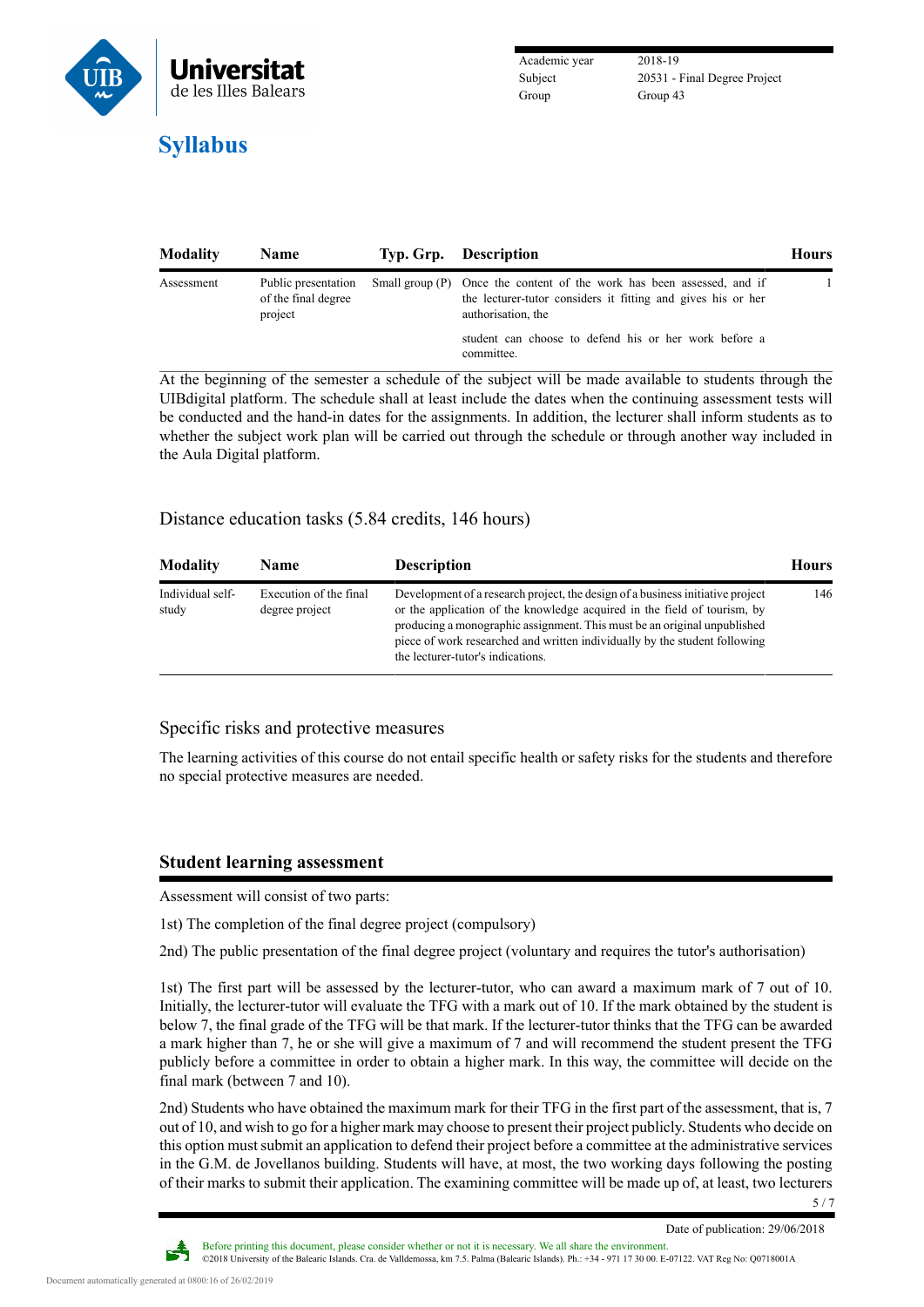

Academic year 2018-19 Group Group 43

Subject 20531 - Final Degree Project

and will decide on the final mark for the TFG presented by the student. Students who choose to present their project publicly will do so on the date and at the time set during the exam window of the second semester.

With respect to the grade of absent/fail:

- Students registered in the subject TFG who have never been assigned a project or a tutor, that is, who have never signed a teaching contract, will be graded as "Absent", as will those who do not submit the project before the deadline.

- Students who do not pass the objectives of the subject or who do not submit the project in the established form will be given a grade of "Fail". Furthermore, if it is proved that the TFG is not original and/or has been produced by a third party other than the enrolled student, the lecturer-tutor will automatically award the student a grade of "Fail".

#### Frau en elements d'avaluació

In accordance with article 33 of [Academic regulations,](https://seu.uib.cat/fou/acord/12741/) "regardless of the disciplinary procedure that may be followed against the offending student, the demonstrably fraudulent performance of any of the evaluation elements included in the teaching guides of the subjects will lead, at the discretion of the teacher, a undervaluation in the qualification that may involve the qualification of "suspense 0" in the annual evaluation of the subject".

| Modality            | Assessment                                                                                                                                                                                                                                                                                                                                                                                              |  |  |  |  |
|---------------------|---------------------------------------------------------------------------------------------------------------------------------------------------------------------------------------------------------------------------------------------------------------------------------------------------------------------------------------------------------------------------------------------------------|--|--|--|--|
| Technique           | Papers and projects (non-retrievable)                                                                                                                                                                                                                                                                                                                                                                   |  |  |  |  |
| Description         | Once the content of the work has been assessed, and if the lecturer-tutor considers it fitting and gives his or                                                                                                                                                                                                                                                                                         |  |  |  |  |
|                     | her authorisation, the student can choose to defend his or her work before a committee.                                                                                                                                                                                                                                                                                                                 |  |  |  |  |
| Assessment criteria | Once the content of the work has been evaluated, and if the lecturer-tutor considers it fitting and gives his or<br>her authorisation, the student can defend the project before a committee.                                                                                                                                                                                                           |  |  |  |  |
|                     | Students who have obtained the maximum mark in the lecturer-tutor's assessment of their TFG, that is, 7 out<br>of 10, and whose tutor has expressly recommended they try to achieve a higher mark can opt for the public<br>presentation, provided they wish to.                                                                                                                                        |  |  |  |  |
|                     | The committee will attempt to evaluate the following aspects:                                                                                                                                                                                                                                                                                                                                           |  |  |  |  |
|                     | 1. Clarity and precision in the presentation                                                                                                                                                                                                                                                                                                                                                            |  |  |  |  |
|                     | 2. Use of correct language and appropriate vocabulary                                                                                                                                                                                                                                                                                                                                                   |  |  |  |  |
|                     | 3. Originality, organisation and quality of the content                                                                                                                                                                                                                                                                                                                                                 |  |  |  |  |
|                     | 4. Presentation of results and main conclusions                                                                                                                                                                                                                                                                                                                                                         |  |  |  |  |
|                     | 5. Appropriateness of the answers given to the questions asked by the committee                                                                                                                                                                                                                                                                                                                         |  |  |  |  |
|                     | 6. The presentation must be appropriate to the content of the written work                                                                                                                                                                                                                                                                                                                              |  |  |  |  |
|                     | Each student will have a maximum of 15 minutes to carry out the public presentation of the project, preferably<br>with some audiovisual support (PowerPoint or similar). On finishing the presentation, the committee will have<br>10 minutes to ask the student any questions it deems appropriate. Students who wish to follow the International<br>Track must deliver their presentation in English. |  |  |  |  |
|                     |                                                                                                                                                                                                                                                                                                                                                                                                         |  |  |  |  |

Before printing this document, please consider whether or not it is necessary. We all share the environment.

©2018 University of the Balearic Islands. Cra. de Valldemossa, km 7.5. Palma (Balearic Islands). Ph.: +34 - 971 17 30 00. E-07122. VAT Reg No: Q0718001A

#### **Public presentation of the final degree project**

Final grade percentage: 30%

Date of publication: 29/06/2018